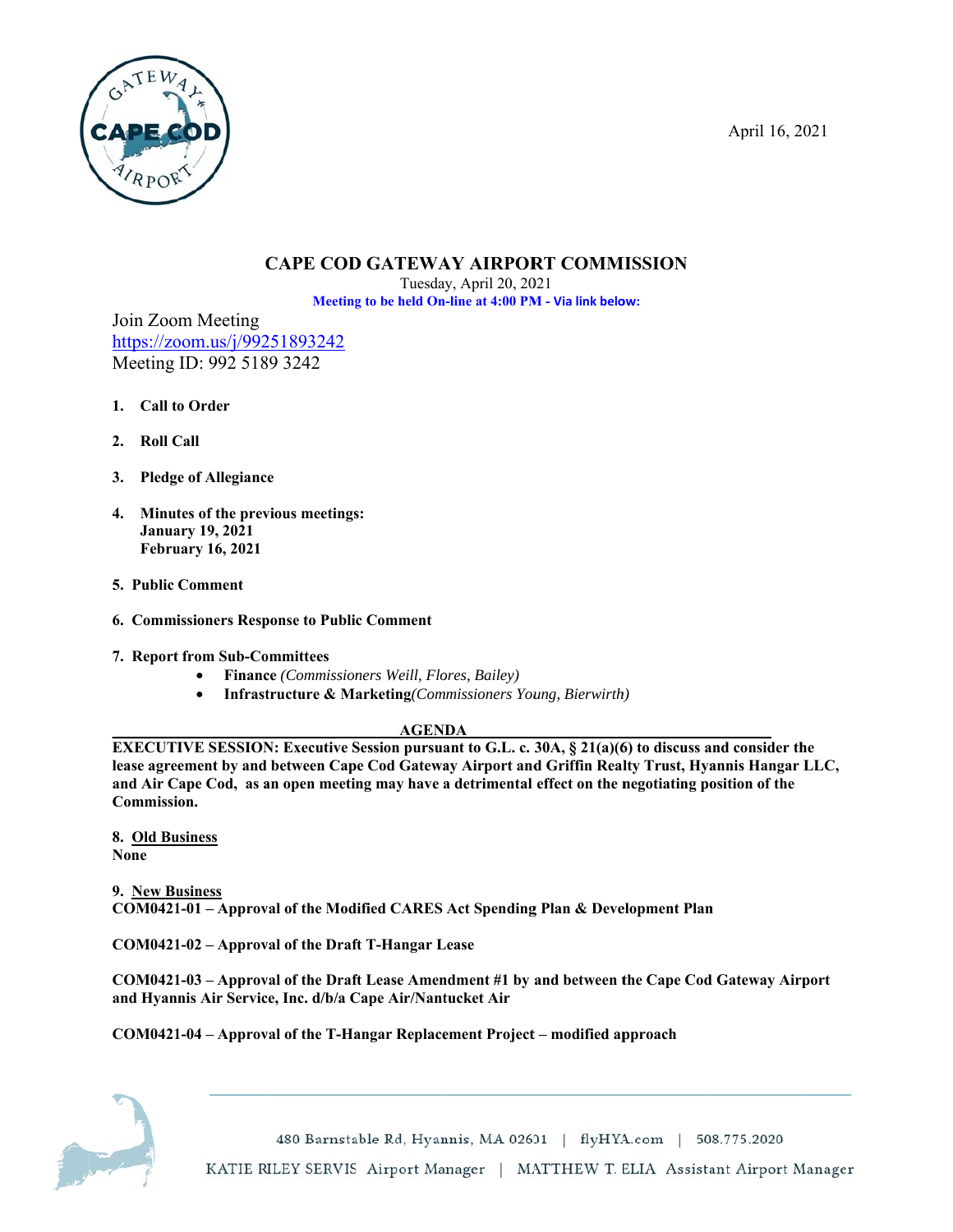### **COM0421-05 – Approval of Cape Cod Gateway Airport Commission By-Laws**

#### **10. Report of Special Committees**

- Noise Report (July, October, January, April)
- Yarmouth Representative Comments
- Airport Manager's Report

#### **Updates:**

- o Airport Finances Update
	- o Management to review
- o CARES Act Projects
	- o Replacement of T-hangar (Amendment Commission approved January 2021),
	- o Fleet Hangar Door Replacement (Amendment Commission approved January 2021),
	- o Mary Dunn Way Extension (underway and amendment forthcoming).
- o Airport Master Plan Update
	- $\circ$  Live public meeting held on March 22  $\omega$  6PM live on Zoom Webinar see recording on our website
	- o Please visit our website for documentation details available to the public
	- o Next Planning Advisory Group Meeting May 2021
	- o Future meetings with CCC, EPA and MEPA before commencement of EA
- o Town of Barnstable budget Meetings
	- $\circ$  CIP Meeting on 4-1-2021 = all items approved
	- o Operating Budget Meeting = TBD but most likely June 2021
- o Airport Environmental Assessment
	- o Post master plan update planning process
	- o 18-24 month process
	- o Airport Manager completed the RFP to seek proposals from highly qualified firms with previous experience in environmental impact analyses of proposed airport actions that are subject to Federal Aviation Administration (FAA) decision.
	- o The project is to be funded in part by the FAA and the Massachusetts Department of Transportation (MassDOT) – Aeronautics Division in FY2022. All work is required to comply with FAA, State and Local requirements and regulations.
- o Airport Tree Clearing Project
	- o Spring reseeding late April 2021 on the condition of:
		- Temperature monitoring and presumed stretch of good weather with temperatures over 45 degrees
		- Reaching out to northern Tree to schedule April reseeding and replanting plan for failed growth
		- o Airport Maintenance site prep (rock removal, rough cut, prep for April seed)
		- $\circ$  Press release = make sure to tie back to "existing" approach not associated with any runway development plans.
- o PFOS/Public Involvement Plan & Update
	- o Post mitigation monitoring
	- o Meeting on 1/27/2021 with DEP identified additional testing and sampling to identify existing plume and future plume based on ground water and PFAS movement
	- o Meeting scheduled for April 28, 2021 to update TOB on findings of additional testing
	- o Future meeting with Town Council Leadership
- o Airport Rates & Charges Update (2021 review post-COVID19)
	- o FY2022 effort (October 2021)
	- o Airport Management will start working on various updates
- o Rebranding & Website Upgrade
	- o Website modifications underway



480 Barnstable Rd, Hyannis, MA 02601 | flyHYA.com | 508.775.2020

KATIE RILEY SERVIS Airport Manager | MATTHEW T. ELIA Assistant Airport Manager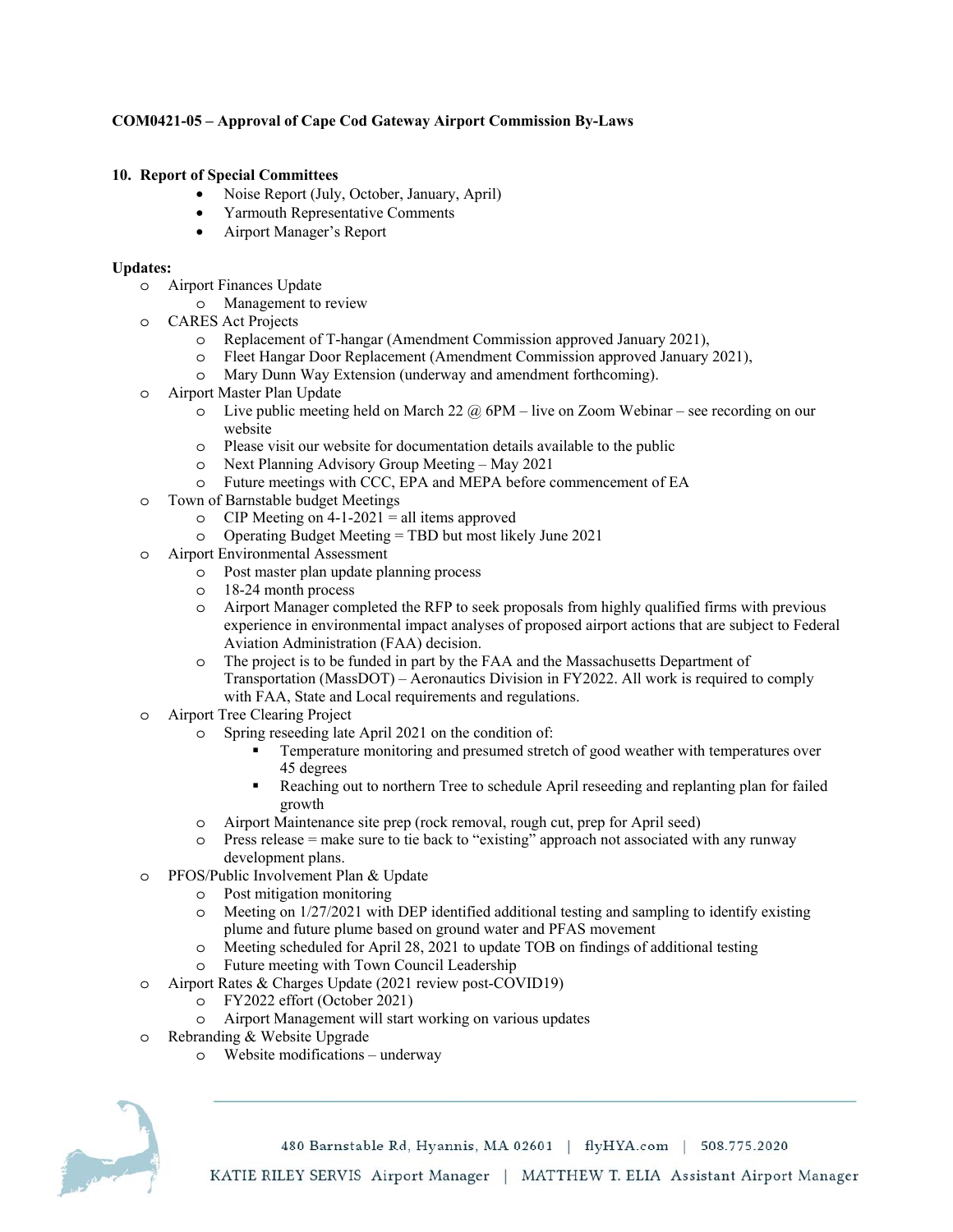- o Sign plan modifications underway
- o Letterhead, logo, business cards, social media COMPLETED
- o Dates to remember:
	- o April 26, 27 and 28, 2021 Annual FAA Airport Inspection
	- o June/July Terminal Dedication Ceremony Boardman-Polando 90th Anniversary for Boardman/Polando Flight
	- o MCI Drill September 2021
- o Upcoming:
	- o Management Contract
	- o Management Review

**11. Announcements –** Commissioner's Comments

**12**. Matters not reasonably anticipated by the Chair

**13. Adjournment** – Next Meeting, May 18, 2021

Please Note: The list of matters, are those reasonably anticipated by the Chair, which may be discussed at the meeting. Not all items listed may in fact be discussed and other items not listed may in fact be discussed and other items not listed may also be brought up for discussion to the extent permitted by law. It is possible that if it so votes, the Commission may go into executive session. The Commission may also act on items in an order other than they appear on this agenda.

### **AGENDA ITEMS**

**As Chair of the Airport Commission, I move to go into Executive Session pursuant to G.L. c. 30A, § 21(a)(6) to discuss and consider the lease agreement by and between Cape Cod Gateway Airport and Griffin Realty Trust, Hyannis Hangar LLC, and Air Cape Cod, as an open meeting may have a detrimental effect on the negotiating position of the Commission. This meeting will reconvene in open session after the Executive Session.** 

**COM0421-01 – Approval of the Modified CARES Act Spending Plan & Development Plan MOTION** to approve the proposed modified CARES Act Spending Plan & Development Plan as presented. **SPONSOR:** Management **(May be acted upon)** 

## **COM0421-02 – Approval of the Draft T-Hangar Lease**

**MOTION** to approve the proposed five year T-Hangar lease to commence post-construction for the contracts by and between the Cape Cod Gateway Airport and the municipal hangar lessors. **SPONSOR:** Management **(May be acted upon)** 

## **COM0421-03 – Approval of the Draft Lease Amendment #1 by and between the Cape Cod Gateway Airport and Hyannis Air Service, Inc. d/b/a Cape Air/Nantucket Air MOTION** to approve Lease Amendment #1 effective May 1, 2021 for the first 5 year option to extend the lease by and between the Cape Cod Gateway Airport and Hyannis Air Service, Inc. d/b/a Cape Air/Nantucket Air. **SPONSOR:** Management **(May be acted upon)**

# **COM0421-04 – Approval of the T-Hangar Replacement Project – modified approach**



480 Barnstable Rd, Hyannis, MA 02601 | flyHYA.com | 508.775.2020 KATIE RILEY SERVIS Airport Manager | MATTHEW T. ELIA Assistant Airport Manager